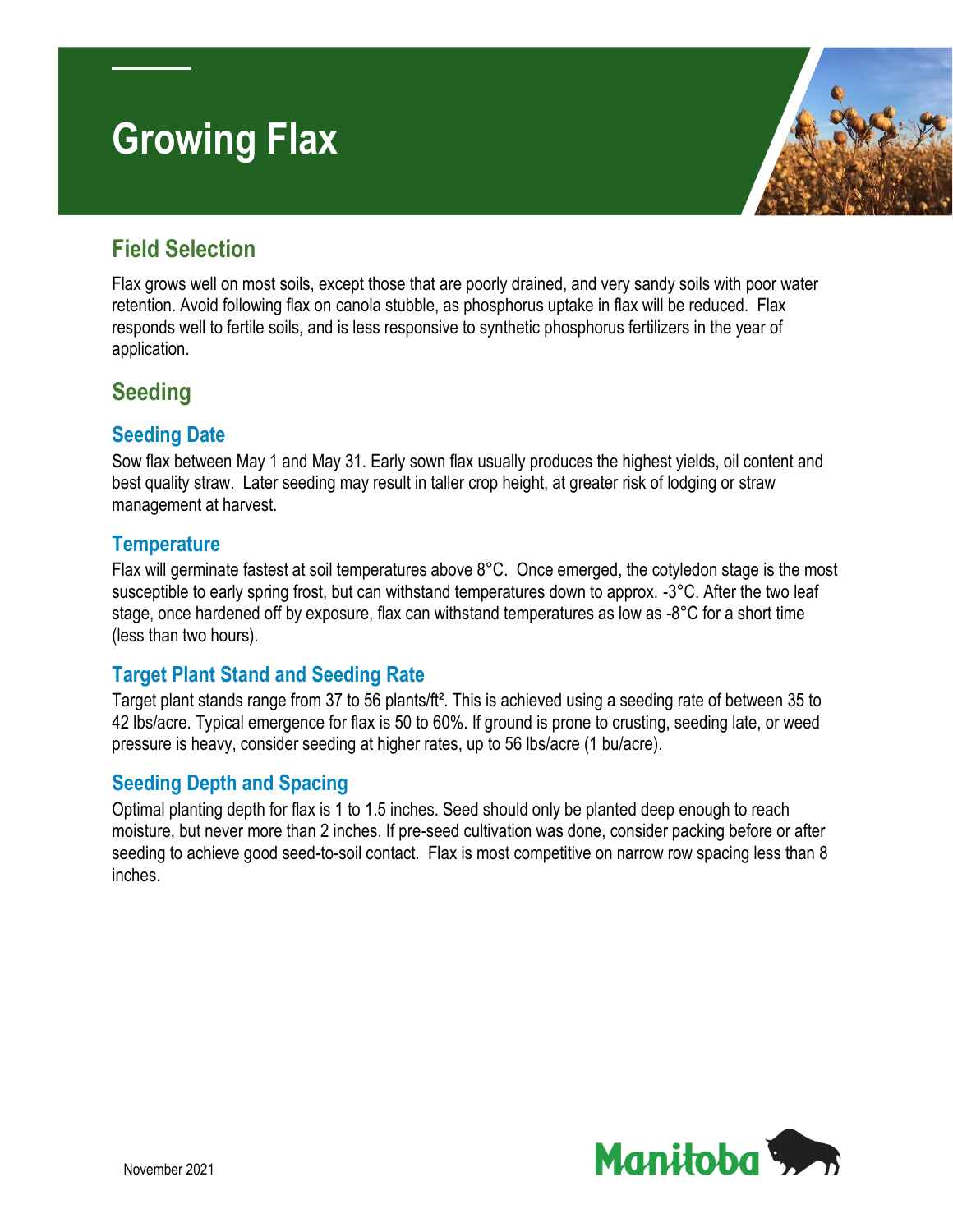# **Crop Nutrition**

Nitrogen (N), phosphorus (P), and to a lesser degree, potassium (K) and sulphur (S), are important to flax production, but at lower rates than canola, and more similar to those of oats. For specific recommendations on fertilizer rates, get your soil tested. Flax seed is easily injured by seed-placed fertilizer. All N and S fertilizer should be applied away from the seed. If a soil analysis is not used, a general recommendation is given below.

#### **Flax Nutrient Uptake and General Fertilizer Recommendations**

| <b>Nutrient</b>               | <b>Estimated</b><br><b>Uptake</b> | <b>General Fertility Recommendation</b>                                                                                                                       |
|-------------------------------|-----------------------------------|---------------------------------------------------------------------------------------------------------------------------------------------------------------|
| N                             | $2.5 - 3$ lbs/bu                  | Apply no N following fallow or legume breaking, zero to 40 lbs N/acre following<br>grass and grass legume breaking and 50 to 80 lbs N/acre following stubble. |
| P <sub>2</sub> O <sub>5</sub> | $0.75 - 1$ lbs/bu                 | Apply phosphate at 30 to 40 lbs $P_2O_5/ace$ in a sideband or placed below seed.                                                                              |
| K <sub>2</sub> O              | $1.5 - 2$ lbs/bu                  | On sandy textured or organic soils apply potash at 30 to 60 lbs $K_2O$ /acre.                                                                                 |
| S                             | $0.5 - 0.7$ lbs/bu                | Sulphur is highly variable in a landscape. Apply S at 10 to 15 lbs/acre when<br>required.                                                                     |

Adapted fro[m https://www.gov.mb.ca/agriculture/crops/soil-fertility/soil-fertility-guide/](https://www.gov.mb.ca/agriculture/crops/soil-fertility/soil-fertility-guide/)

# **Pest Management**

#### **Insects**

Flax is generally less prone to insect pest issues. In high insect pest pressure years, fields should be scouted regularly and registered pesticides used when pest pressure reaches economic thresholds. Cutworms, potato aphids and grasshoppers are the most common pests to watch out for.

#### **Weeds**

As a non-competitive crop, weeds in flax can reduce yield and quality. Some weed seeds can be difficult to remove, or cannot be cleaned out of flax, and will be considered foreign material and cause downgrading. Volunteer canola, wild mustard, wild oats, wild buckwheat and green smartweed (Lady's thumb) are common species that cause grain downgrading, if unmanaged.

Manage weeds early in the year with pre-emergent herbicide application, coupled with in-crop use of bromoxynil or lontrel and MCPA, followed ~7 days later by Group 1 graminicides under hot, stressful conditions. Beginning with a clean field is key, and time in-crop application between 2 to 4 inches in crop height for best results. Combat high weed pressure using higher seeding rates and earlier seeding dates.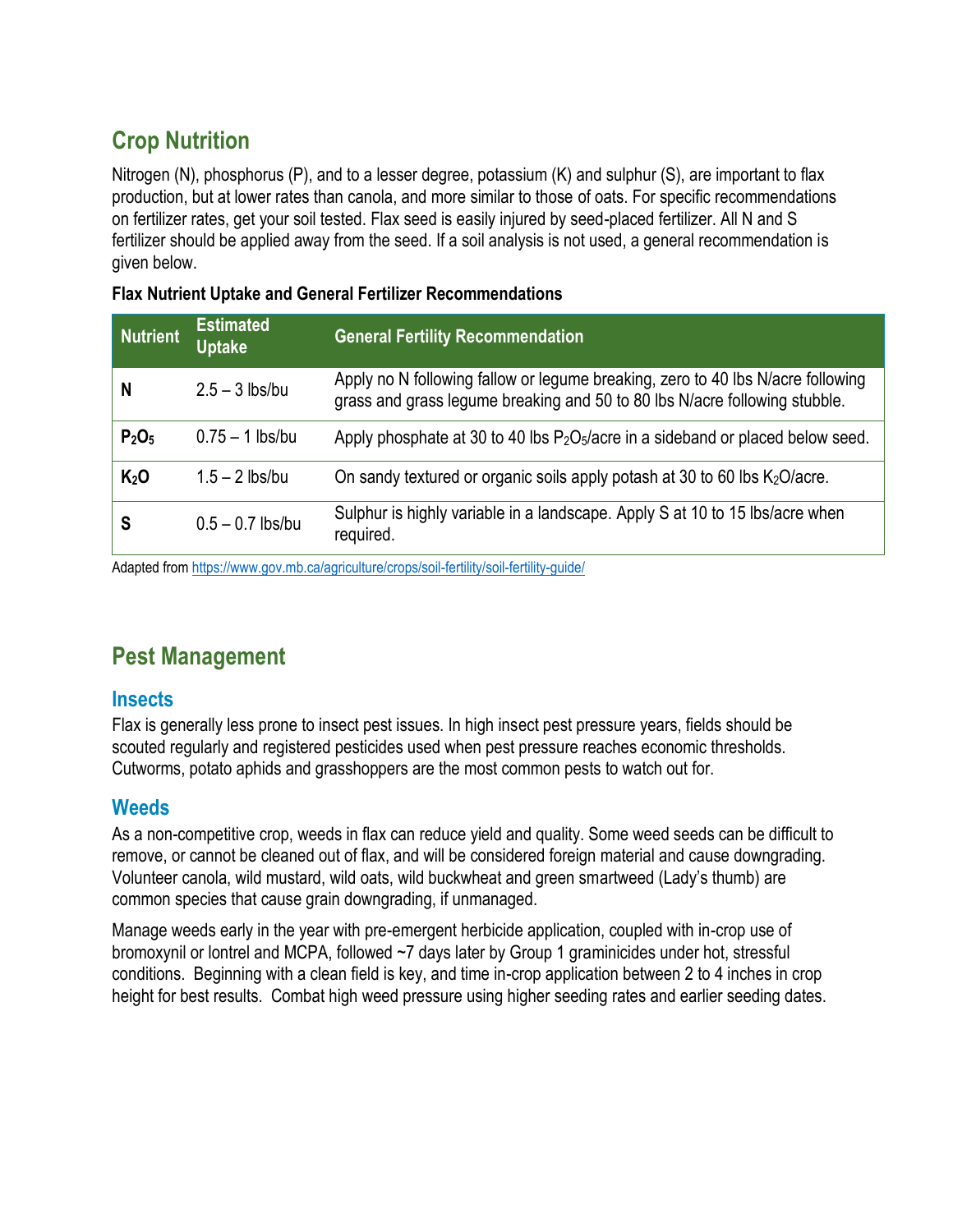#### **Diseases**

Including flax in a crop rotation is an excellent disease cycle break from most cereal, pulse, and oilseed crop diseases. Pasmo is the most economically important disease of flax in Manitoba. Management is focused on avoiding high moisture in the late summer and fall, using clean seed, and appropriate seeding rates, together with avoiding flax-on-flax rotation, or within a tight rotation window. A three-year gap should be left between flax crops to minimize pasmo inoculum pressure from infected stubble and straw. Foliar *strobilurin* fungicides are a good tool applied at 10 to 50% bloom to protect crop. Fusarium wilt is occasionally an issue, which can be managed by seeding resistant varieties. In cooler, wetter years, fusarium wilt, sclerotinia or powdery mildew may be noticeable.



Symptoms of pasmo banding on flax stems

## **Harvest**

#### **Swathing and Desiccation**

Flax can be swathed when 75% of bolls are brown and rattling. Swathing is preferred to straight combining when the crop is not uniform in maturity, or if weeds are present. Once in a swath, the seed is less susceptible to frost damage. Flax can be desiccated to hasten dry down after crop has reached physiological maturity (75% brown boll). Desiccation can be helpful to manage green weeds and stems, which tend to wrap on rotating parts.

#### **Timing**

Flax requires 100 to 110 days to reach physiological maturity, depending on seeding date and environmental conditions. Premature crop termination will reduce yield. Immature seeds will turn black, as a result of early frost.

#### **Combining**

Flax seed with a moisture content of 10% can be safely combined without the need for artificial drying. Combines must be adjusted correctly to minimize seed coat damage to flax. Green flax stems can wrap around augers and rotors, interrupting smooth crop feeding.

## **Grain Storage**

Flax is safe for long-term storage at 8 to 9% moisture or less, but considered dry below 10%. Once put into storage, flax should be cooled on aeration, since the seed continues at a high respiration rate for up to six weeks post-harvest. Warm spots with high dockage can quickly become flash points for grain spoilage in a bin, so continue to monitor stored grain regularly.